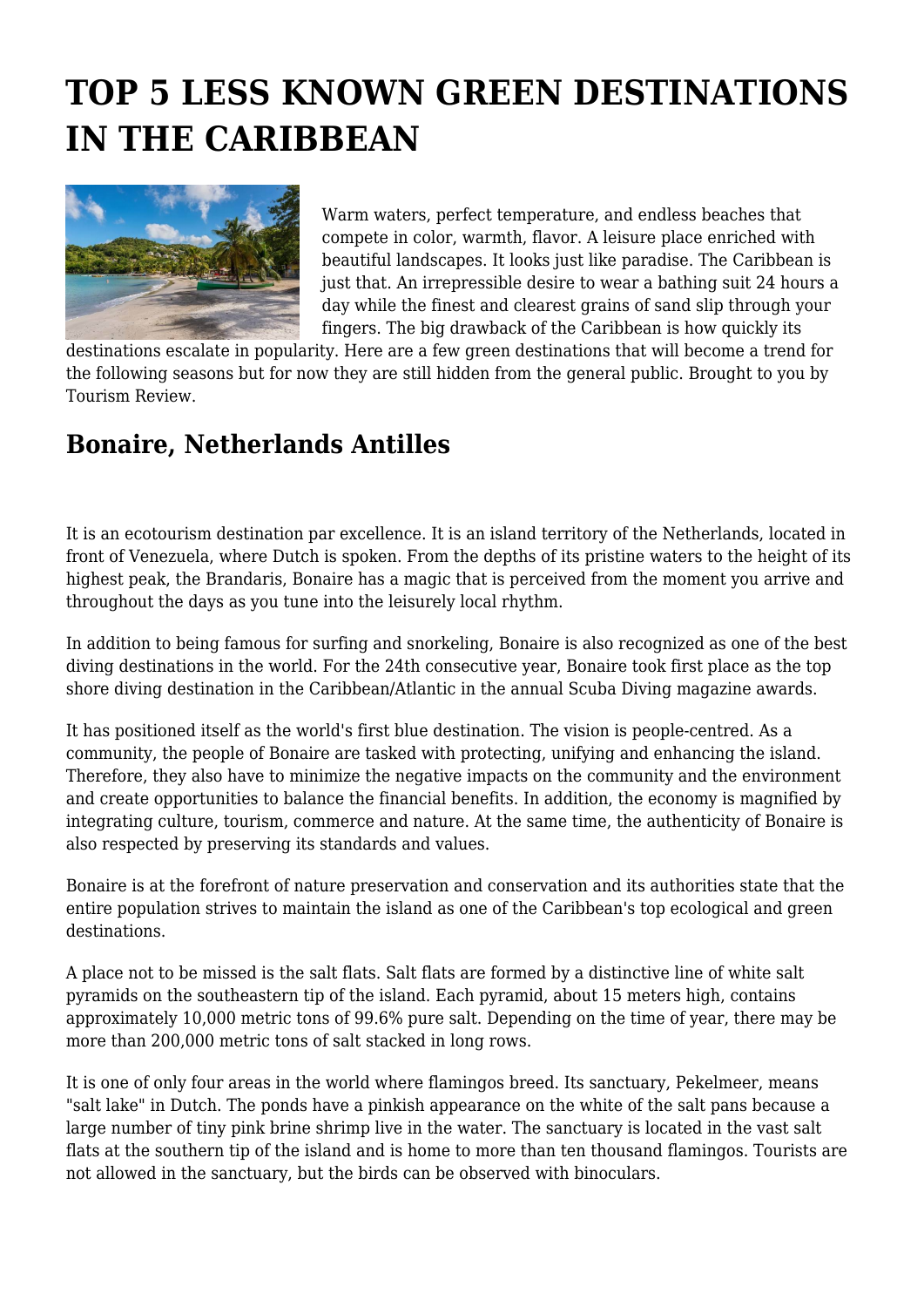### **Punta Rucia, Dominican Republic**

It is a small fishing village in the northwest of the country located in the bay of La Isabela. This place is extremely quiet, with beautiful beaches and very friendly and helpful people.

Start by taking a trip back in time by visiting the ruins of La Isabela. In this historic place, Christopher Columbus built the first European settlement in America during his second visit in 1493. Today, you can visit a museum with representations of the Taino inhabitants (ancient aboriginal population) and the arrival of the Spanish in the Dominican Republic (formerly "La Hispaniola"). There is also a church and a cemetery with some archaeological pieces.

Punta Rucia beach has speed boats that take you to Cayo Arena in a fast and fun way. It is also known as Cayo Paraiso, Paradise Island. A huge coral reef surrounds this dazzling sandbank in the middle of the ocean. There you can enjoy fantastic snorkeling and swimming experience in crystal clear waters. The temptation to lie back and relax on the stunning white sand beach is a must.

### **Palmaïa, Mexico**

Although the Riviera Maya is usually a classic destination, Palmaïa offers a different approach. Imagine a mystical place born from the effervescent complexity of contemporary Mexico, where millenary roots and sacred rituals interact with international visitors. A secluded sanctuary with oceanfront suites and pool, jungle spa, gourmet restaurants with Michelin star chefs from all around the world, locally-based cuisine, remote white sand beach, private terraces, and infinity pools.

A level of seclusion is often associated with remote islands and an atmosphere of tranquillity one would expect from a yoga retreat. The perfect opportunity to re-establish the connection between mind and body with guided meditation sessions, yoga classes, sound baths, and energy healing, all while immersing oneself in the vibrant energy of the Riviera Maya jungle.

At Palmaïa, there is the possibility to experience local methodologies that help train the mind with ancient Mayan techniques and support health under a philosophy based on holistic principles. A place to eat delicious food, have a good drink, dance your heart out and enjoy life to the fullest. A meaningful, sustainable and lasting green destination.

### **St. Eustatius, Netherlands Antilles**

It is hard to imagine that this hidden secret, St. Eustatius (Statia in local slang), was the busiest port in the Caribbean in the 18th century. Thousands of large merchant ships visited the island in its heyday each year and it was known as the commercial center of the world. It changed hands 22 times before becoming one of the Dutch Caribbean Island destinations. Now Statia is a peaceful island where time stood still.

There is an authentic Caribbean atmosphere with friendly locals and small family-run restaurants and bars. The dormant volcano dominates the landscape and hosts an evergreen rainforest in its crater. The view from the rim is like watching Jurassic Park on a huge screen. Here you will find the